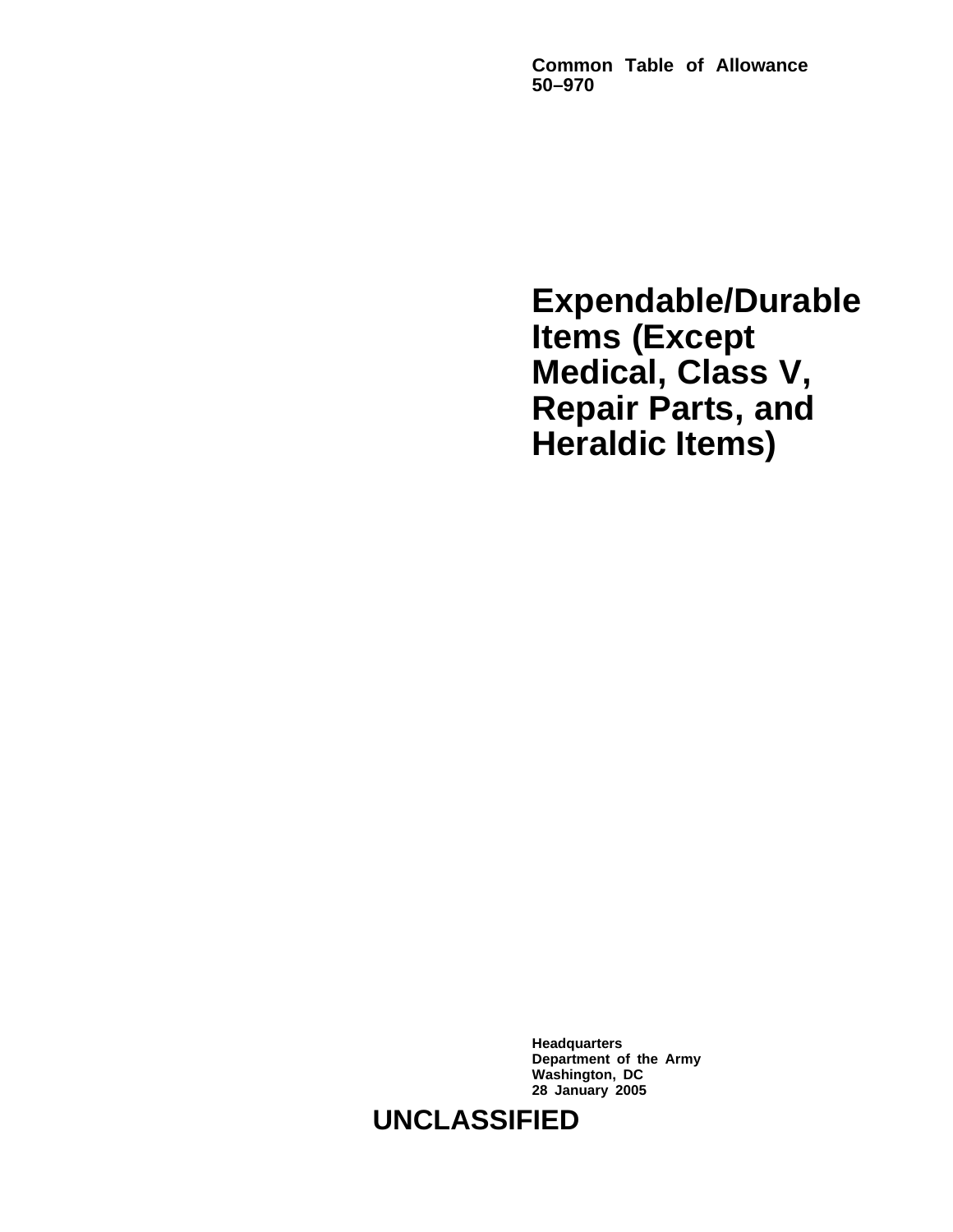# *SUMMARY of CHANGE*

CTA 50–970 Expendable/Durable Items (Except Medical, Class V, Repair Parts, and Heraldic Items)

This revision--

- o Informs the user that access to information is now available online at the USAFMSA website (https://webtaads.belvoir.army.mil/usafmsa/).
- o Informs the user that a user login and password is required for entry into the WebTAADS systems.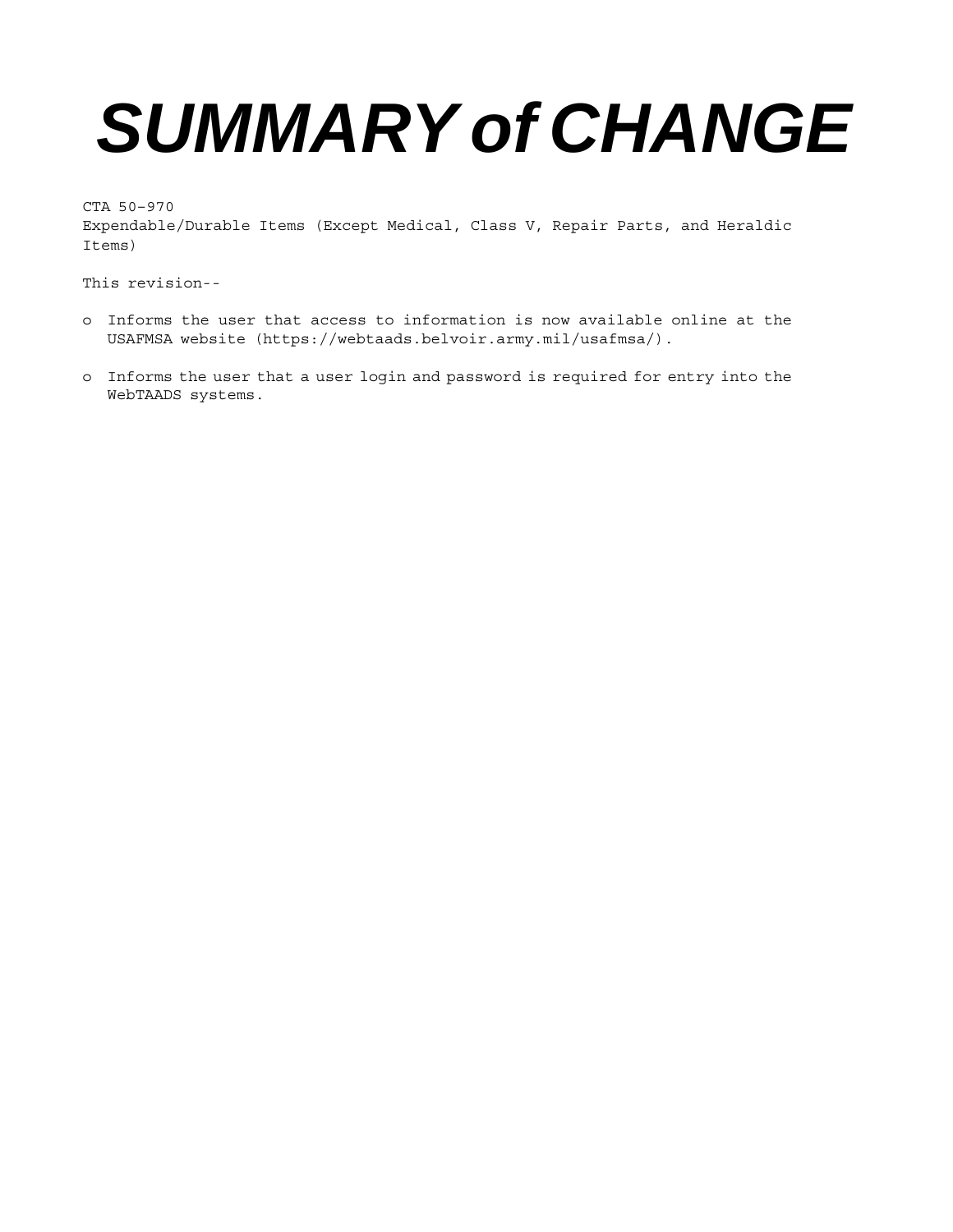**Headquarters Department of the Army Washington, DC 28 January 2005**

# **Expendable/Durable Items (Except Medical, Class V, Repair Parts, and Heraldic Items)**

By Order of the Secretary of the Army:

PETER J. SCHOOMAKER General, United States Army **Chief of Staff** 

Official:

Sandra R. Rila SANDRA R. RILEY

Administrative Assistant to the Secretary of the Army

History. This printing publishes a revision of this publication. Because the publication has been extensively revised, the changed portions have not been highlighted. Common Table of Allowance (CTA) 50–970 is now available online at the USAFMSA Web site (https://webtaads. belvoir.army.mil/usafmsa/). A user identification and password are required to view the site; first-time users should click on "WebTAADS (Login)" and then click on "Request an Account."

**Summary.** This CTA is an authorization document under the provisions of AR

71-32 providing flexible basis of issue (BOI), which may be used to acquire selected expendable/durable items for those units or individuals required to accomplish their mission.

**Applicability.** This CTA applies, as appropriate, to the table of organization and equipment (TOE), table of distribution and allowances (TDA), and joint table of allowances (JTA) units/activities Armywide and to individuals therein.

**Proponent and exception authority.** The proponent of this CTA is the Deputy Chief of Staff, G–3.

#### **Implementation.**

All the necessary changes to authorization documents, supply catalogs, property accountability records, and other applicable Department of the Army publications must be completed as soon as practicable subsequent to receipt of this CTA.

#### **Allowances modifications.**

Requests for additions or modifications to allowances in this table will be submitted electronically via the SSN-LIN Automated Management & Integrating System  $(SLAMIS)$  at http:\\www.slamis.army.

pentagon.mil for coordination and approval.

**Interim changes.** Not Applicable.

**Suggested improvements.** Users are invited to send comments and suggested improvements to CTA@hqda.army.mil or post online on the "CTA Feedback" page  $(https://webtaads.belvoir.army.mil/$ usafmsa/). Changes may only be submitted electronically via SLAMIS at http:// www.slamis.army.pentagon.mil (a user identification and password must be obtained to utilize the system). Submissions must include DA Form 2028 (Recom*mended Changes to Publications and Blank Forms)*, and all required SLAMIS fields must be completed in order to process the request.

**Distribution.** Distribution of this publication is available in electronic media only and is intended for command level A for Active Army, ARNG, and USAR.

**Contents** (Listed by paragraph and page number)

Purpose • 1, *page 1* Scope • 2, *page 1* Application • 3, *page 1* Explanation of terms • 4, *page 1* Abbreviations • 5, *page 1* Special instructions • 6, *page 1* Responsibilities • 7, *page 2*

#### **Appendixes**

**A.** References, *page 3*

**B.** Federal Supply Classes With Authorization Remarks, *page 3*

\*This common table of allowance supersedes Common Table of Allowance 50–970 dated 21 September 1990.

CTA 50–970 • 28 January 2005 i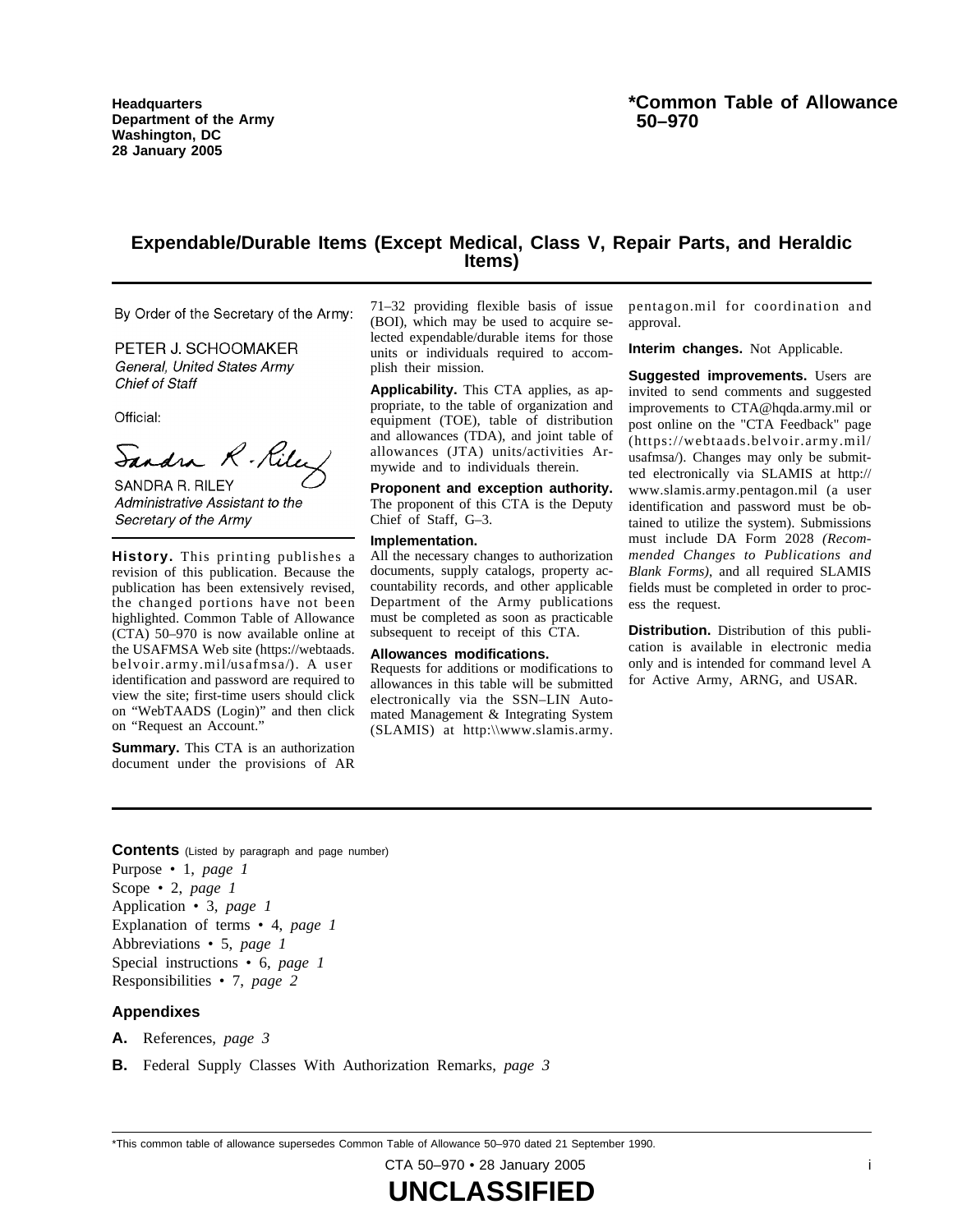# **Contents—Continued**

# **Table List**

Table B–1: Federal supply classes with authorization of expendable/durable items, *page 4*

# **Figure List**

Figure 1: Computation for a 1,500 individual force for 90 days, *page 1*

# **Glossary**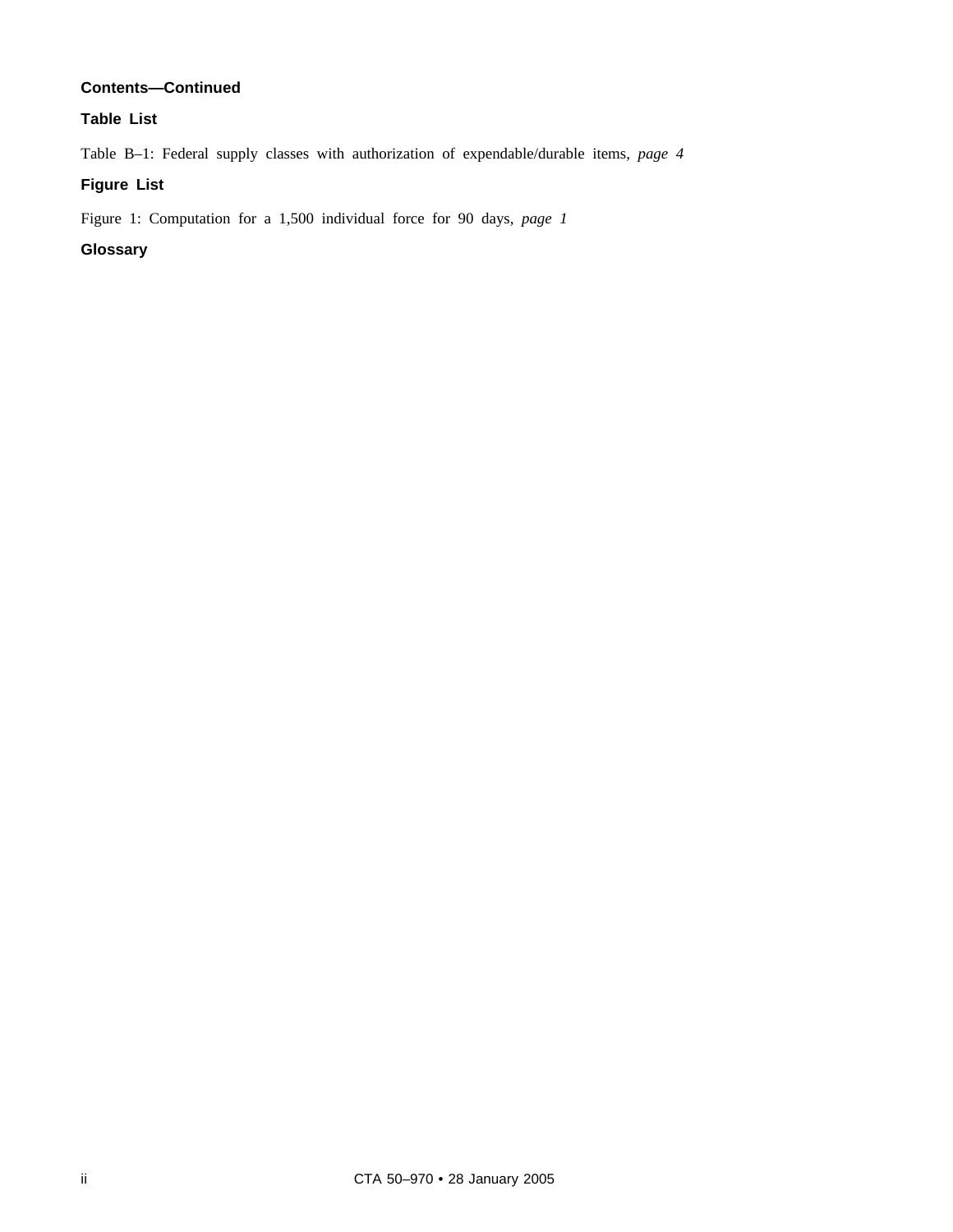#### **1. Purpose**

This CTA is to be used as an authorization document under provisions of AR 71–32. Additional documentation for authorization is not required.

#### **2. Scope**

This CTA provides flexible BOI, which may be used to acquire selected items of expendable/durable equipment and provides guidance to using units for determining initial issue and stockage quantities of expendable/durable items required to accomplish their mission.

#### **3. Application**

This CTA applies, as appropriate, to the TOE, TDA, and JTA units/activities Armywide and to individuals therein.

#### **4. Explanation of terms**

*a. Expendable items.*

(1) Items with a unit price of \$100 or less, which are not consumed in use and are not otherwise coded "N" or "D" in the Army Master Data File (AMDF).

(2) Office furniture items assigned federal supply classification (FSC) 7110, 7125, and 7195 with a unit cost of less than \$300.

*b. Durable items.* Items that are not consumed in use and retain their original identity but are not categorized as nonexpendable or expendable. These are coded "D" in the AMDF and include nonconsumable components of sets, kits, and outfits and assemblages; all hand tools with a unit price greater than \$5 (FSC 5110, 5120, 5130, 5133, 5136, 5140, 5180, 5210, 5220, and 5280); and other nonconsumable items with a unit price in excess of \$50 and not otherwise coded nonexpendable. Commercial and fabricated items similar to items coded "D" in the AMDF are considered durable. Durable items in this table are identified by a "D", annotated to the right of the NSN.

#### **5. Abbreviations**

Abbreviations used in this table are in accordance with AR 310–50. Prefixes for vessels are in accordance with chapter 2 of TM 55–500 and appendix G of CTA 50–909.

#### **6. Special instructions**

*a.* Items listed in this table will not be included in TOE/modified table of organization and equipment (MTOE)/ TDA/JTA or other CTA.

*b.* BOI or usage factors of expendable/durable items listed in table B–1 have been developed for determining initial issue and initial stockage levels. Determination of replenishment quantities (for the expendable/durable items listed herein) will be based on demand and anticipated requirements. Quantities shown herein may be increased by no more than 10 percent without approval of the respective Army Commodity Manager or Service Item Control Center. Prior to acquisition, quantities over the 10 percent increase require approval of the Army Commodity Manager or Service Item Control Center.

*c.* The factors shown as BOI in this CTA are to be used as a guide for determining initial issue stockage quantities of the item required to accomplish the unit's mission. As an example, the computation in figure 1 below reflects the quantity required by a 1,500 individual force for 90 days using the BOI "1 per 100 individuals per month."

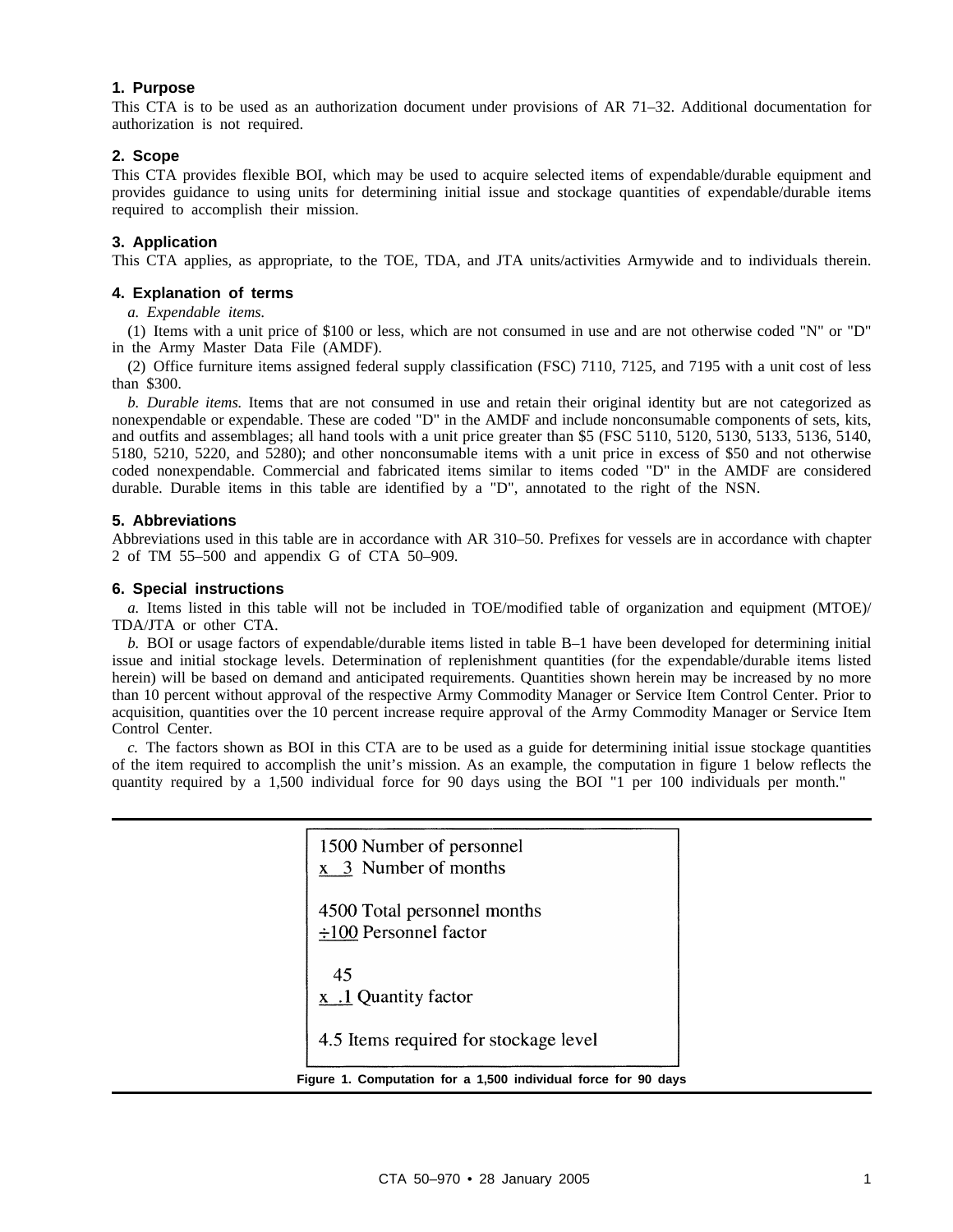*d.* Nonstandard expendable religious education material (as listed in the unified Catholic, Jewish, or Protestant religious education curriculums and the U.S. Army Chaplain Board Supplement), chapel program folders, communion hosts, and host wafers may be requisitioned and procured as required.

*e.* Appendix B provides guidance pertaining to authorizations of expendable/durable items in instances where it is impracticable to compile meaningful BOI. Appendix B should be consulted first when using this CTA.

*f.* Appendix C provides a NSN index with an item description.

*g.* Any item listed in this CTA appearing on the AMDF with an ARC of "N" (nonexpendable) will not be accounted for on property books. If the item is identified by a "D" annotated to the right of the NSN in the CTA, it will be accounted for in accordance with AR 710–2. If the item is not identified as durable, it is to be considered expendable.

#### **7. Responsibilities**

*a.* The director of the U.S. Army Force Management Support Agency is responsible for establishing policies and procedures for this table.

*b.* Major Army commanders will ensure that—

(1) Expendable/durable items listed herein are removed from all authorization documents for which they have proponency and that the CTA is listed in section I of these documents.

(2) Requisitions for expendable/durable items included in FSC in appendix B are restricted to items with an acquisition advice code which does not prohibit issue and is reflected in the AMDF or the Army Reader Microfilm System.

(3) Units/activities requisition items and quantities included herein only when they are able to receive, store, maintain, and utilize the same. Economical use of expendable/durable items at all echelons of command is in accordance with mission assignments and consistent with supply economy programs.

(4) Requirements for expendable/durable items which exceed by 10 percent the allowances shown in this CTA are approved by the applicable Army commodity or class manager prior to acquisition.

(5) Acquisition and use of items in this CTA are restricted to the minimum number of types of similar items.

(6) Expendable/durable items are obtained and maintained by using units and activities in accordance with supply procedures prescribed in those regulations listed in paragraph 7.

*c.* The commanders of the AMC major subordinate commands and the commander/directors of Service Item Control Centers are responsible for—

(1) Reviewing, for purposes of approving or disapproving, all referrals regarding allowances for items not included herein and those submitted in accordance with paragraph 6b.

(2) Announcing, through supply information letters, new expandable/durable items entering the supply system, with their appropriate BOI or usage factor, pending inclusion of these items in the next change or revision to this CTA.

(3) Submitting to the U.S. Army Force Management Support Agency all pertinent thereto under provisions of AR 71–32.

(4) Ensuring—

*(a)* Expendable/durable items included herein are recommended for deletion from proposed TOE/MTOE/TDA/JTA during technical review of these documents if the BOI or usage factor for the items can be used by the TOE/MTOE/ TDA/JTA unit/activity. If the BOI or usage factor cannot be used, develop one that can be used and furnish it to the U.S. Army Force Management Support Agency in accordance with (3) above.

*(b)* Authorization of items in this CTA is restricted to the minimum number of types of similar items.

*(c)* Sterling silver, silver-plated, and luxury type items are not included in this CTA.

*(d)* All items listed in this CTA are coded as expendable "X" and are durable "D" in the AMDF.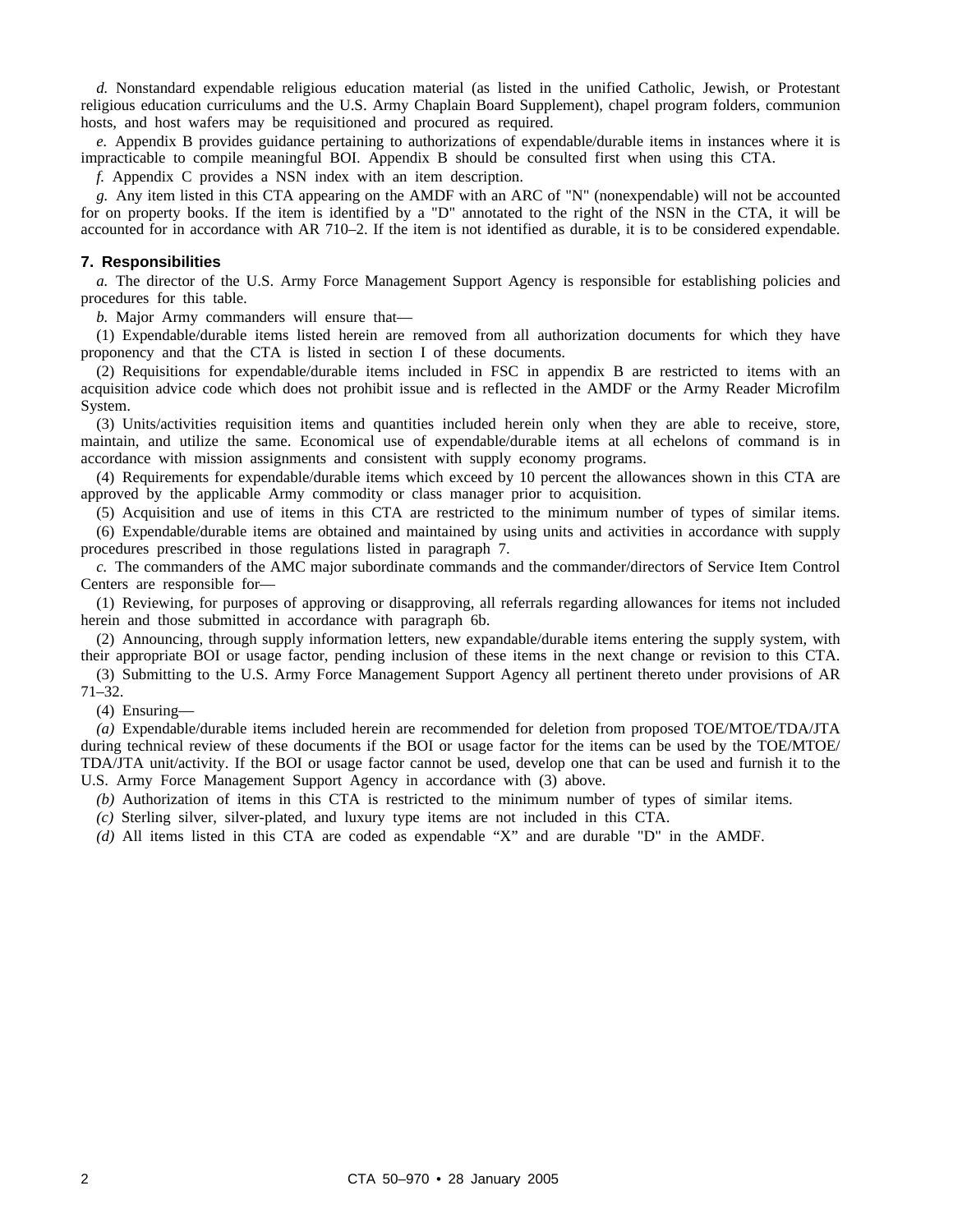# **Appendix A References**

**Section I Required Publications**

**AR 71–32** Force Development and Documentation - Consolidated Policies. (Cited in Summary and para 1.)

# **AR 200–5**

Pest Management. (Cited in Note 4.)

# **AR 310–50**

Authorized Abbreviations and Brevity Codes. (Cited in para 5.)

# **AR 710–2**

Inventory Management Supply Policy Below the National Level. (Cited in para 6.)

# **AR 840–10**

Flags, Guidons, Streamers, Tabards, and Automobile and Aircraft Plates. (Cited in para 5.)

# **CTA 50–909**

Field and Garrison Furnishings and Equipment. (Cited in para 5.)

# **DA Form 2028**

Recommended Changes to Publications and Blank Forms. (Cited in suggested improvements.)

# **TM 55–500**

Watercraft Equipment Characteristics and Data. (Cited in para 5.)

# **Section II Related Publications**

# **AR 1–75**

Administrative and Logistical Support of Overseas Security Assistance Organizations.

# **AR 708–1**

Logistics Management Data and Cataloging of Supplies and Equipment.

# **AR 735–5**

Policies and Procedures for Property Accountability.

# **DFAS–IN Regulation 37–1**

Finance and Accounting Policy Implementation.

# **Section III Prescribed Forms** This section contains no entries.

**Section IV Referenced Forms** This section contains no entries.

# **Appendix B Federal Supply Classes With Authorization Remarks**

# **B–1. Authorization**

This appendix contains table B–1, which provides guidance pertaining to authorization of expendable/durable items in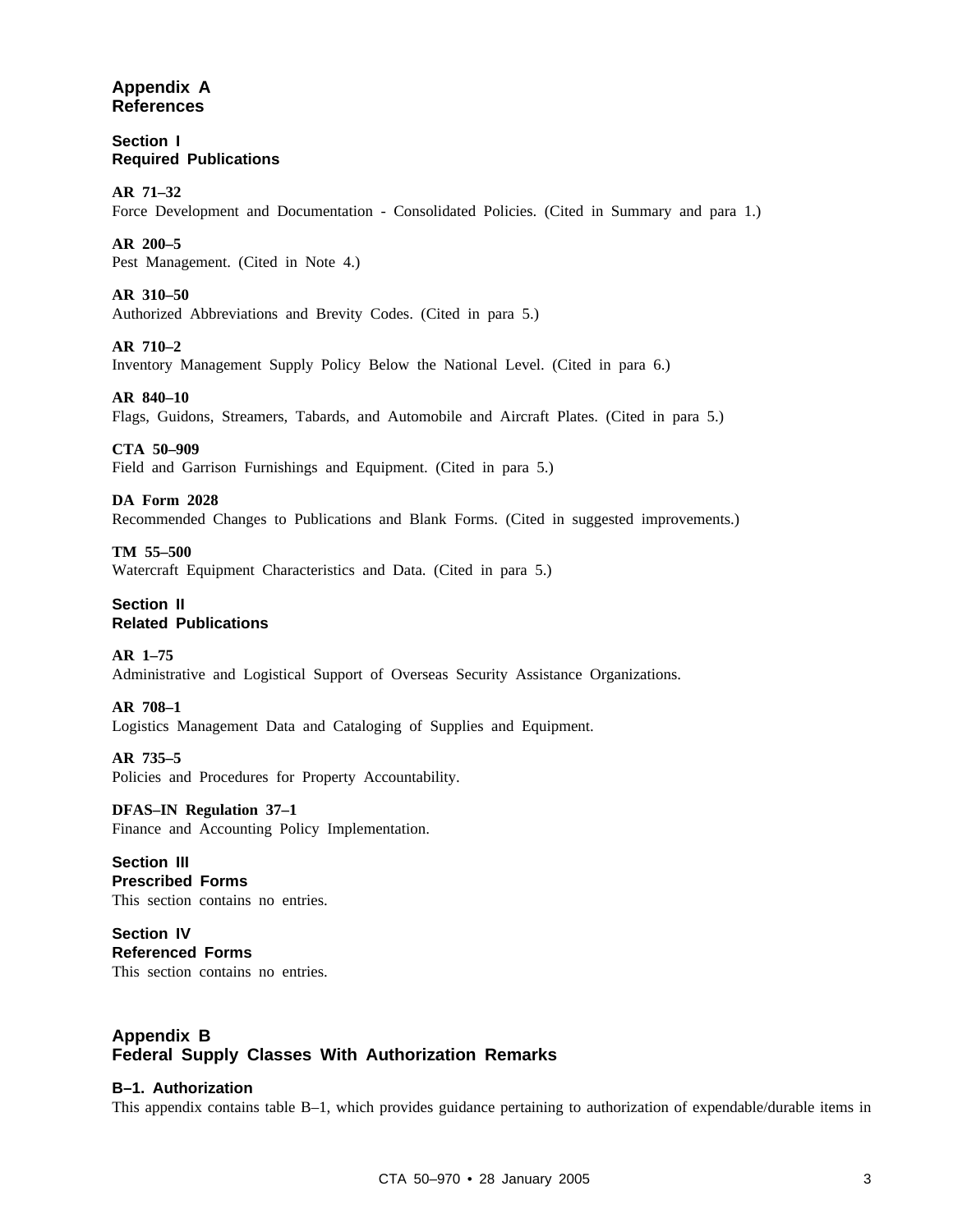instances where it is impractical to compile meaningful BOI. When the table is used as authority to requisition expendable components, which when assembled are a nonexpendable end item, procedures provided in AR 710–2 will be used to establish the required property book accountability.

| Table B-1<br>Federal supply classes with authorization of expendable/durable items |                                                    |
|------------------------------------------------------------------------------------|----------------------------------------------------|
| <b>FSC</b>                                                                         | Note                                               |
| 1005                                                                               | 1                                                  |
| 1010                                                                               | $\overline{\mathbf{c}}$                            |
| 1015                                                                               | $\overline{\mathbf{c}}$                            |
| 1020                                                                               |                                                    |
| 1025                                                                               |                                                    |
| 1030                                                                               |                                                    |
| 1035                                                                               |                                                    |
| 1040                                                                               |                                                    |
| 1045                                                                               | 22222                                              |
| 1055                                                                               |                                                    |
| 1070                                                                               | $\overline{\mathbf{c}}$                            |
| 1075                                                                               | $\overline{\mathbf{c}}$<br>$\overline{\mathbf{c}}$ |
| 1080                                                                               | $\mathbf{1}$                                       |
| 1090                                                                               |                                                    |
| 1095                                                                               |                                                    |
| 1210                                                                               | $\begin{array}{c} 2 \\ 2 \\ 2 \end{array}$         |
| 1220                                                                               | $\mathbf{1}$                                       |
| 1230                                                                               | $\overline{\mathbf{c}}$                            |
| 1240                                                                               |                                                    |
| 1250                                                                               | $\overline{\mathbf{c}}$<br>$\overline{\mathbf{c}}$ |
| 1260                                                                               | $\overline{\mathbf{c}}$                            |
| 1265                                                                               |                                                    |
| 1270                                                                               |                                                    |
| 1280                                                                               |                                                    |
| 1285                                                                               | $2222$<br>$222$                                    |
| 1287                                                                               |                                                    |
| 1290                                                                               | $\mathbf{1}$                                       |
| 1410                                                                               | $\overline{\mathbf{c}}$                            |
| 1420                                                                               | $\overline{\mathbf{c}}$                            |
| 1425                                                                               | $\overline{\mathbf{c}}$                            |
| 1427                                                                               | $\overline{\mathbf{c}}$                            |
| 1430                                                                               |                                                    |
| 1440                                                                               | 22222                                              |
| 1450                                                                               |                                                    |
| 1510                                                                               |                                                    |
| 1520                                                                               |                                                    |
| 1530                                                                               |                                                    |
| 1540                                                                               | $\overline{\mathbf{c}}$                            |
| 1550                                                                               | 2                                                  |
| 1560                                                                               | 1                                                  |
| 1610                                                                               | $\overline{\mathbf{c}}$                            |
| 1615                                                                               |                                                    |
| 1620                                                                               |                                                    |
| 1630                                                                               |                                                    |
| 1650                                                                               | $\begin{array}{c}\n2 \\ 2 \\ 2\n\end{array}$       |
| 1660                                                                               | 1                                                  |
| 1670                                                                               | 1                                                  |
| 1680                                                                               |                                                    |
| 1710                                                                               |                                                    |
| 1720                                                                               | $\begin{array}{c} 2 \\ 2 \\ 2 \end{array}$         |
| 1730                                                                               | $\mathbf{1}$                                       |
| 1740                                                                               |                                                    |
| 1810                                                                               |                                                    |
| 1820                                                                               |                                                    |
| 1830                                                                               |                                                    |
| 1840                                                                               |                                                    |
| 1850                                                                               |                                                    |
| 1860                                                                               |                                                    |
| 1905                                                                               |                                                    |
| 1910                                                                               |                                                    |
| 1915                                                                               |                                                    |
| 1920                                                                               |                                                    |
| 1925                                                                               | 22222222222                                        |
| 1930                                                                               |                                                    |
|                                                                                    |                                                    |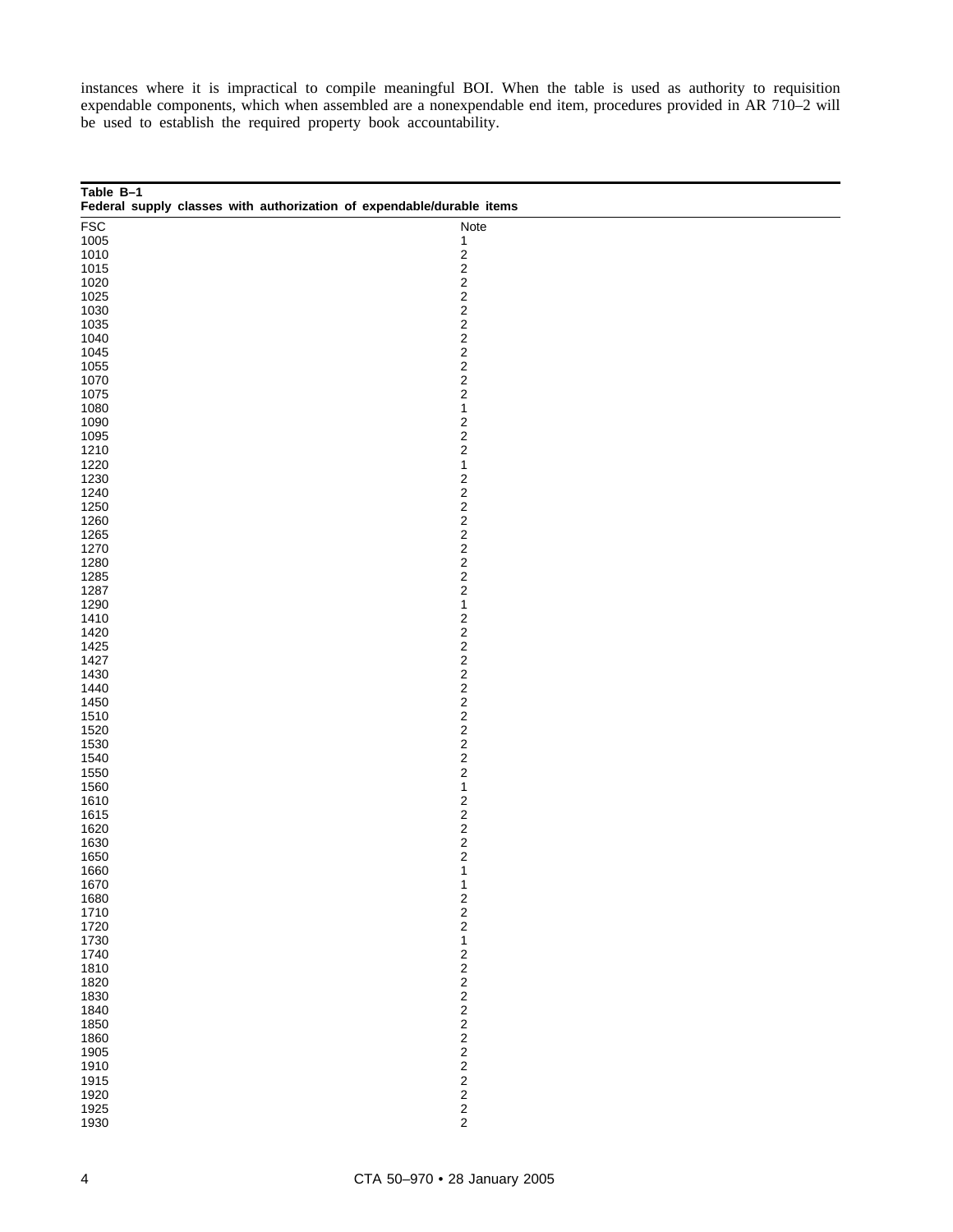| Table B-1<br>Federal supply classes with authorization of expendable/durable items-Continued |                                                    |
|----------------------------------------------------------------------------------------------|----------------------------------------------------|
| 1935                                                                                         | $\overline{\mathbf{c}}$                            |
| 1940                                                                                         | $\overline{c}$                                     |
| 1945                                                                                         | $\mathbf{2}$<br>$\overline{a}$                     |
| 1950<br>1955                                                                                 | $\overline{c}$                                     |
| 1990                                                                                         | $\overline{c}$                                     |
| 2010                                                                                         | $\overline{c}$                                     |
| 2020                                                                                         | $\overline{c}$                                     |
| 2030                                                                                         | $\overline{\mathbf{c}}$                            |
| 2040                                                                                         | $\mathbf{1}$<br>$\overline{\mathbf{c}}$            |
| 2050<br>2060                                                                                 | $\overline{c}$                                     |
| 2090                                                                                         | $\overline{c}$                                     |
| 2210                                                                                         | $\overline{c}$                                     |
| 2220                                                                                         | $\overline{c}$                                     |
| 2230                                                                                         | $\overline{c}$                                     |
| 2240<br>2250                                                                                 | $\overline{c}$<br>$\overline{c}$                   |
| 2510                                                                                         | $\overline{c}$                                     |
| 2520                                                                                         | $\overline{c}$                                     |
| 2530                                                                                         | $\overline{c}$                                     |
| 2540                                                                                         | $\overline{c}$                                     |
| 2590                                                                                         | $\overline{c}$                                     |
| 2610                                                                                         | $\overline{c}$<br>$\overline{c}$                   |
| 2620<br>2630                                                                                 | $\overline{c}$                                     |
| 2640                                                                                         | $\overline{c}$                                     |
| 2805                                                                                         | $\overline{c}$                                     |
| 2810                                                                                         | $\overline{c}$                                     |
| 2815                                                                                         | $\overline{c}$                                     |
| 2820                                                                                         | $\overline{c}$                                     |
| 2825<br>2830                                                                                 | $\overline{c}$<br>$\overline{c}$                   |
| 2835                                                                                         | $\overline{c}$                                     |
| 2840                                                                                         | $\overline{c}$                                     |
| 2845                                                                                         | $\overline{c}$                                     |
| 2895                                                                                         | $\overline{c}$                                     |
| 2910                                                                                         | $\overline{c}$                                     |
| 2915<br>2920                                                                                 | $\overline{c}$<br>$\overline{c}$                   |
| 2925                                                                                         | $\overline{c}$                                     |
| 2930                                                                                         | $\overline{c}$                                     |
| 2935                                                                                         | $\overline{\mathbf{c}}$                            |
| 2940                                                                                         | $\overline{\mathbf{c}}$                            |
| 2945                                                                                         | $\overline{\mathbf{c}}$<br>$\overline{c}$          |
| 2950<br>2990                                                                                 | $\overline{\mathbf{c}}$                            |
| 2995                                                                                         |                                                    |
| 3010                                                                                         | $\frac{2}{2}$                                      |
| 3020                                                                                         | $\overline{\mathbf{c}}$                            |
| 3030                                                                                         | $\overline{\mathbf{c}}$                            |
| 3040<br>3110                                                                                 | $\overline{\mathbf{c}}$<br>$\overline{\mathbf{c}}$ |
| 3120                                                                                         | $\overline{\mathbf{c}}$                            |
| 3130                                                                                         | $\overline{\mathbf{c}}$                            |
| 3210                                                                                         | $\overline{\mathbf{c}}$                            |
| 3220                                                                                         | $\overline{\mathbf{c}}$                            |
| 3230                                                                                         | $\overline{\mathbf{c}}$                            |
| 3405                                                                                         | $\overline{\mathbf{c}}$                            |
| 3408<br>3410                                                                                 | $\overline{\mathbf{c}}$<br>$\overline{\mathbf{c}}$ |
| 3411                                                                                         | $\overline{\mathbf{c}}$                            |
| 3412                                                                                         | $\overline{\mathbf{c}}$                            |
| 3413                                                                                         | $\overline{\mathbf{c}}$                            |
| 3414                                                                                         | $\overline{\mathbf{c}}$                            |
| 3415                                                                                         | $\overline{\mathbf{c}}$                            |
| 3416                                                                                         | $\overline{\mathbf{c}}$<br>$\overline{\mathbf{c}}$ |
| 3417<br>3418                                                                                 | $\overline{\mathbf{c}}$                            |
| 3419                                                                                         | $\overline{\mathbf{c}}$                            |
| 3422                                                                                         | $\overline{\mathbf{c}}$                            |
| 3424                                                                                         | $\overline{c}$                                     |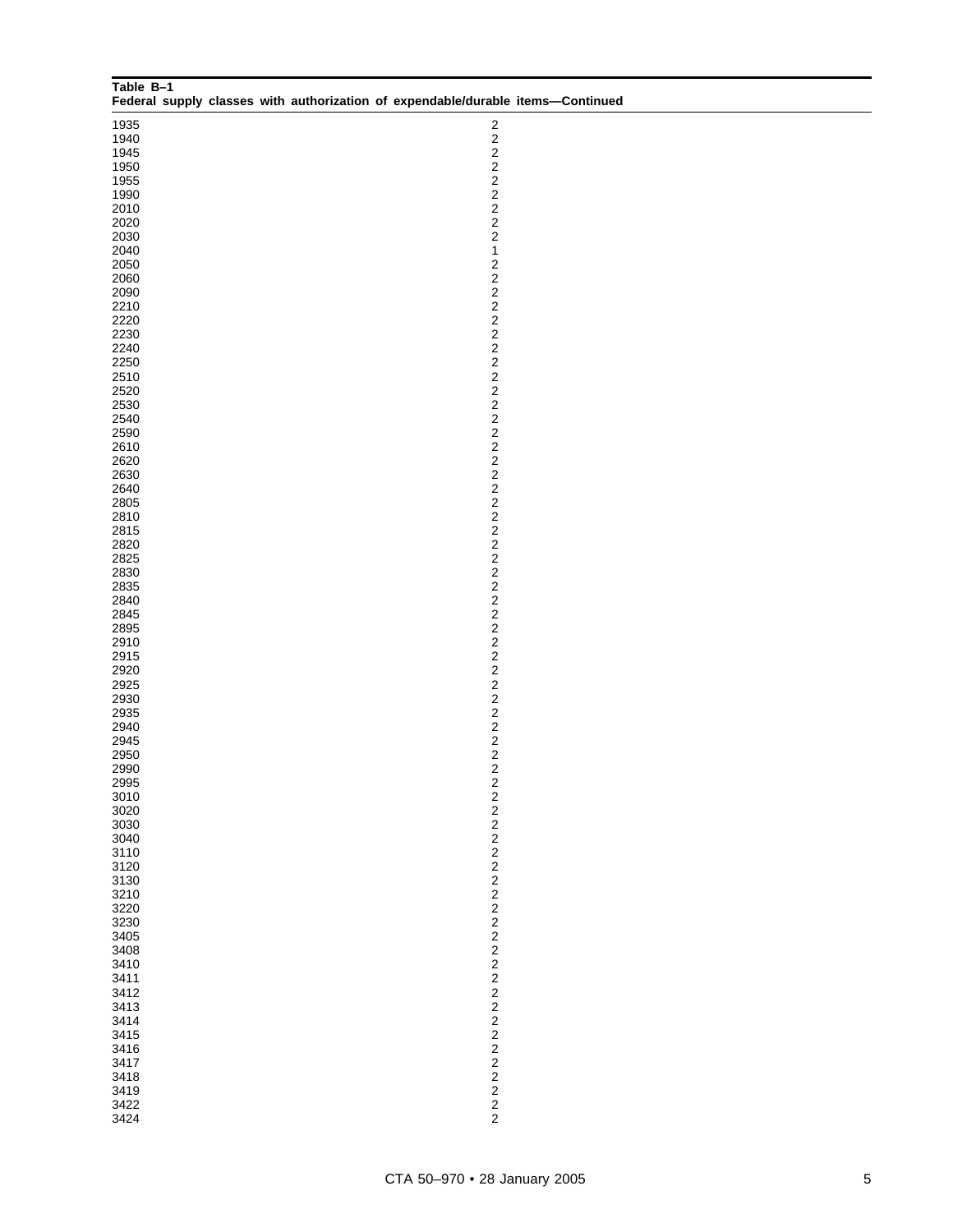| Table B-1<br>Federal supply classes with authorization of expendable/durable items-Continued |                                                    |  |
|----------------------------------------------------------------------------------------------|----------------------------------------------------|--|
| 3426                                                                                         | 2                                                  |  |
| 3431                                                                                         | $\overline{\mathbf{c}}$                            |  |
| 3432                                                                                         | $\overline{\mathbf{c}}$                            |  |
| 3433                                                                                         | $\mathbf{1}$<br>$\overline{\mathbf{c}}$            |  |
| 3436<br>3438                                                                                 | $\overline{\mathbf{c}}$                            |  |
| 3439                                                                                         | $\mathbf{1}$                                       |  |
| 3441                                                                                         | $\overline{\mathbf{c}}$                            |  |
| 3442                                                                                         | $\overline{\mathbf{c}}$                            |  |
| 3443                                                                                         | $\overline{\mathbf{c}}$                            |  |
| 3444                                                                                         | $\overline{\mathbf{c}}$                            |  |
| 3445                                                                                         | $\overline{\mathbf{c}}$                            |  |
| 3446<br>3447                                                                                 | $\overline{\mathbf{c}}$<br>$\overline{\mathbf{c}}$ |  |
| 3448                                                                                         | $\overline{\mathbf{c}}$                            |  |
| 3449                                                                                         | $\overline{\mathbf{c}}$                            |  |
| 3450                                                                                         | $\overline{\mathbf{c}}$                            |  |
| 3455                                                                                         | $\mathbf{1}$                                       |  |
| 3456                                                                                         | $\overline{\mathbf{c}}$                            |  |
| 3460                                                                                         | 1<br>$\mathbf{1}$                                  |  |
| 3462<br>3465                                                                                 | $\overline{\mathbf{c}}$                            |  |
| 3470                                                                                         | $\overline{\mathbf{c}}$                            |  |
| 3510                                                                                         | $\mathbf{1}$                                       |  |
| 3520                                                                                         | $\mathbf{1}$                                       |  |
| 3530                                                                                         | $\overline{\mathbf{c}}$                            |  |
| 3540                                                                                         | $\mathbf{1}$                                       |  |
| 3550                                                                                         | $\overline{\mathbf{c}}$<br>$\mathbf{1}$            |  |
| 3590<br>3605                                                                                 | $\overline{\mathbf{c}}$                            |  |
| 3610                                                                                         | $\mathbf{1}$                                       |  |
| 3611                                                                                         | $\overline{\mathbf{c}}$                            |  |
| 3615                                                                                         | $\overline{\mathbf{c}}$                            |  |
| 3620                                                                                         | $\overline{\mathbf{c}}$                            |  |
| 3625                                                                                         | $\overline{\mathbf{c}}$                            |  |
| 3630<br>3635                                                                                 | $\overline{\mathbf{c}}$<br>$\overline{\mathbf{c}}$ |  |
| 3640                                                                                         | $\overline{\mathbf{c}}$                            |  |
| 3645                                                                                         | $\overline{\mathbf{c}}$                            |  |
| 3650                                                                                         | $\overline{\mathbf{c}}$                            |  |
| 3655                                                                                         | $\overline{\mathbf{c}}$                            |  |
| 3660                                                                                         | $\overline{\mathbf{c}}$                            |  |
| 3680                                                                                         | $\overline{\mathbf{c}}$<br>$\overline{\mathbf{c}}$ |  |
| 3685<br>3690                                                                                 |                                                    |  |
| 3693                                                                                         | $\frac{2}{2}$                                      |  |
| 3694                                                                                         | $\overline{\mathbf{c}}$                            |  |
| 3695                                                                                         |                                                    |  |
| 3710                                                                                         | $\begin{array}{c}\n2 \\ 2 \\ 2\n\end{array}$       |  |
| 3720                                                                                         |                                                    |  |
| 3730<br>3740                                                                                 | $\overline{\mathbf{1}}$                            |  |
| 3750                                                                                         | $\mathbf{1}$                                       |  |
| 3760                                                                                         | $\overline{\mathbf{c}}$                            |  |
| 3770                                                                                         | $\overline{\mathbf{1}}$                            |  |
| 3805                                                                                         | $\begin{array}{c} 2 \\ 2 \\ 2 \end{array}$         |  |
| 3810                                                                                         |                                                    |  |
| 3815<br>3820                                                                                 | $\mathbf{1}$                                       |  |
| 3825                                                                                         |                                                    |  |
| 3830                                                                                         | $\frac{2}{2}$                                      |  |
| 3835                                                                                         | $\overline{\mathbf{1}}$                            |  |
| 3895                                                                                         | $\mathbf{1}$                                       |  |
| 3910                                                                                         | $\mathbf 1$                                        |  |
| 3915                                                                                         | $\overline{\mathbf{c}}$<br>$\overline{\mathbf{1}}$ |  |
| 3920<br>3930                                                                                 | $\overline{\mathbf{c}}$                            |  |
| 3940                                                                                         | $\mathbf{1}$                                       |  |
| 3950                                                                                         | $\mathbf 1$                                        |  |
| 3960                                                                                         | $\overline{\mathbf{c}}$                            |  |
| 3990                                                                                         | $\overline{\mathbf{1}}$                            |  |
| 4010                                                                                         | 1                                                  |  |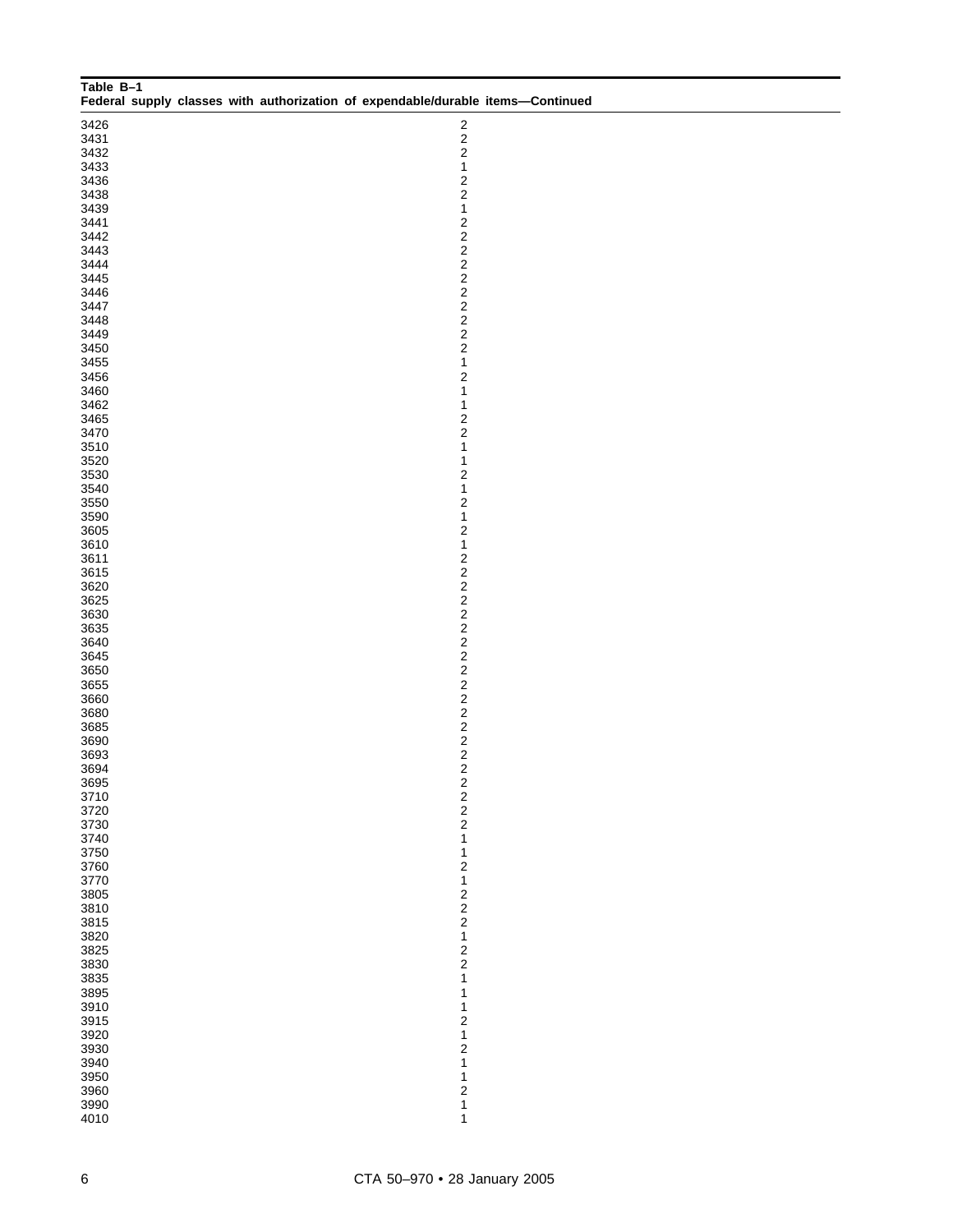| Table B-1    |  |  | Federal supply classes with authorization of expendable/durable items-Continued |  |
|--------------|--|--|---------------------------------------------------------------------------------|--|
| 4020         |  |  | $\mathbf{1}$                                                                    |  |
| 4030         |  |  | 1                                                                               |  |
| 4110         |  |  | 1                                                                               |  |
| 4120         |  |  | $\overline{\mathbf{c}}$                                                         |  |
| 4130<br>4140 |  |  | $\overline{c}$<br>1                                                             |  |
| 4210         |  |  | 1                                                                               |  |
| 4220         |  |  | 1                                                                               |  |
| 4230         |  |  | 1                                                                               |  |
| 4240<br>4310 |  |  | $\mathbf 1$<br>$\overline{\mathbf{c}}$                                          |  |
| 4320         |  |  | $\mathbf{1}$                                                                    |  |
| 4330         |  |  | $\overline{\mathbf{c}}$                                                         |  |
| 4410<br>4420 |  |  | $\overline{c}$<br>$\overline{c}$                                                |  |
| 4430         |  |  | $\overline{\mathbf{c}}$                                                         |  |
| 4440         |  |  | $\overline{c}$                                                                  |  |
| 4460         |  |  | $\overline{\mathbf{c}}$                                                         |  |
| 4470<br>4510 |  |  | $\overline{c}$<br>$\overline{c}$                                                |  |
| 4520         |  |  | $\mathbf{1}$                                                                    |  |
| 4530         |  |  | $\overline{c}$                                                                  |  |
| 4540         |  |  | $\mathbf{1}$                                                                    |  |
| 4610<br>4620 |  |  | 1<br>$\overline{\mathbf{c}}$                                                    |  |
| 4630         |  |  | $\overline{\mathbf{c}}$                                                         |  |
| 4710         |  |  | $\mathbf{1}$                                                                    |  |
| 4720<br>4730 |  |  | $\mathbf{1}$<br>$\mathbf 1$                                                     |  |
| 4810         |  |  | $\overline{\mathbf{c}}$                                                         |  |
| 4820         |  |  | $\mathbf{1}$                                                                    |  |
| 4910         |  |  | $\sqrt{2}$                                                                      |  |
| 4920<br>4925 |  |  | $\mathbf{1}$<br>$\overline{\mathbf{c}}$                                         |  |
| 4930         |  |  | $\mathbf{1}$                                                                    |  |
| 4931         |  |  | $\sqrt{2}$                                                                      |  |
| 4933         |  |  | $\mathbf{1}$                                                                    |  |
| 4935<br>4940 |  |  | $\overline{\mathbf{c}}$<br>$\mathbf{1}$                                         |  |
| 4690         |  |  | $\overline{\mathbf{c}}$                                                         |  |
| 5110         |  |  | 1                                                                               |  |
| 5120<br>5130 |  |  | 1<br>1                                                                          |  |
| 5133         |  |  | 1                                                                               |  |
| 5136         |  |  | 1                                                                               |  |
| 5140         |  |  | 1                                                                               |  |
| 5180<br>5210 |  |  | 1<br>1                                                                          |  |
| 5220         |  |  |                                                                                 |  |
| 5280         |  |  | $\begin{array}{c} 2 \\ 2 \\ 2 \end{array}$                                      |  |
| 5305<br>5306 |  |  | $\mathbf{1}$                                                                    |  |
| 5307         |  |  | $\overline{\mathbf{c}}$                                                         |  |
| 5310         |  |  | $\mathbf{1}$                                                                    |  |
| 5315         |  |  | $\mathbf{1}$                                                                    |  |
| 5320<br>5325 |  |  | $\overline{\mathbf{c}}$                                                         |  |
| 5330         |  |  | $\begin{array}{c} 2 \\ 2 \\ 2 \end{array}$                                      |  |
| 5335         |  |  |                                                                                 |  |
| 5340<br>5345 |  |  | $\mathbf{1}$<br>$\mathbf{1}$                                                    |  |
| 5350         |  |  | $\overline{\mathbf{c}}$                                                         |  |
| 5355         |  |  | $\overline{c}$                                                                  |  |
| 5365         |  |  | $\mathbf{1}$                                                                    |  |
| 5410<br>5420 |  |  | 1<br>1                                                                          |  |
| 5430         |  |  | $\overline{\mathbf{c}}$                                                         |  |
| 5440         |  |  | $\mathbf{1}$                                                                    |  |
| 5445         |  |  | $\overline{\mathbf{c}}$<br>$\overline{\mathbf{c}}$                              |  |
| 5450<br>5510 |  |  | $\mathbf{1}$                                                                    |  |
| 5520         |  |  | $\overline{c}$                                                                  |  |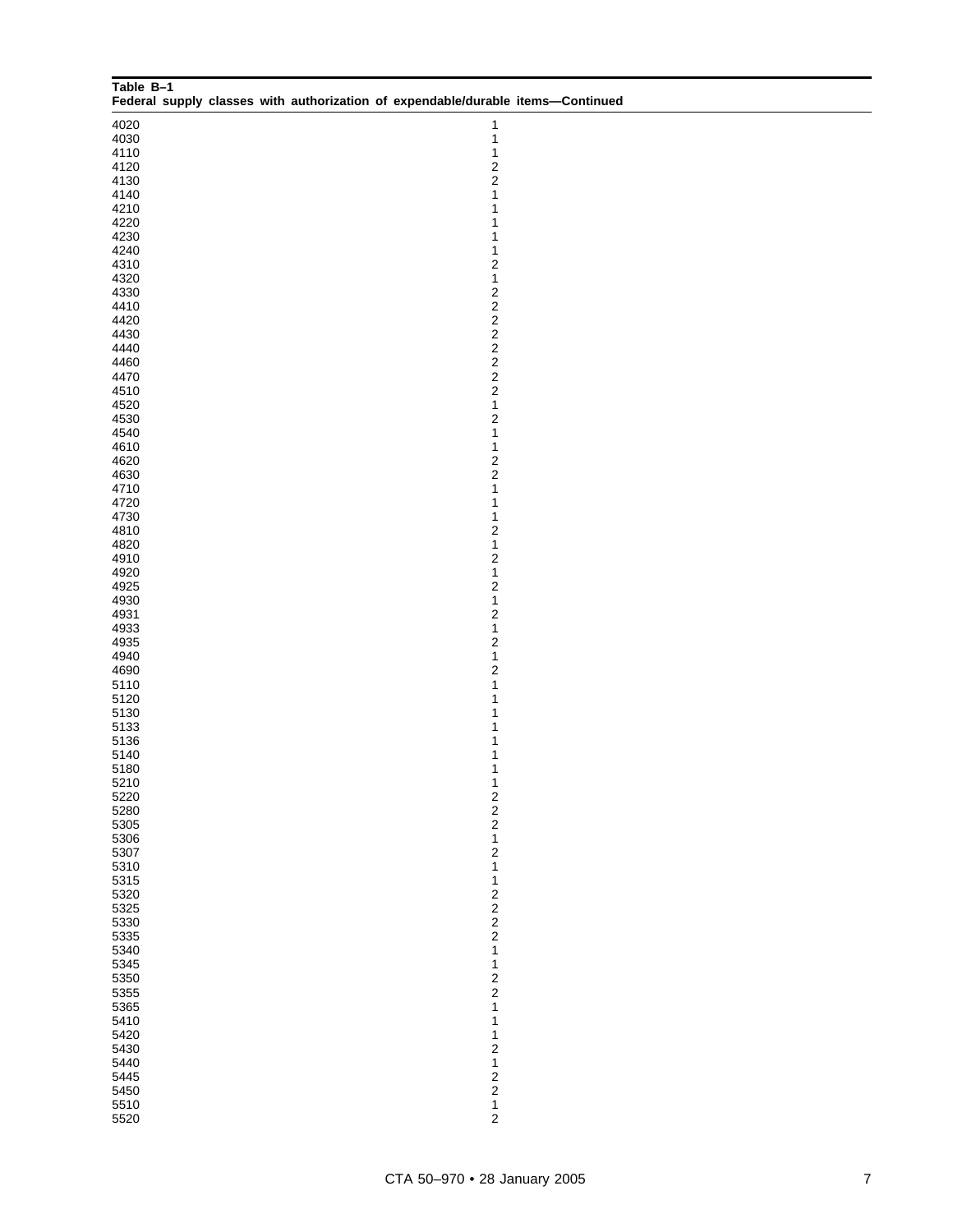| Table B-1    |  |  | Federal supply classes with authorization of expendable/durable items-Continued |  |
|--------------|--|--|---------------------------------------------------------------------------------|--|
| 5530         |  |  | $\mathbf{1}$                                                                    |  |
| 5610         |  |  | $\overline{c}$                                                                  |  |
| 5620         |  |  | $\overline{c}$                                                                  |  |
| 5630         |  |  | $\overline{c}$                                                                  |  |
| 5640         |  |  | $\overline{c}$<br>$\mathbf{1}$                                                  |  |
| 5650<br>5660 |  |  | $\mathbf{1}$                                                                    |  |
| 5670         |  |  | $\overline{\mathbf{c}}$                                                         |  |
| 5680         |  |  | $\mathbf{1}$                                                                    |  |
| 5805         |  |  | $\overline{\mathbf{c}}$                                                         |  |
| 5810         |  |  | $\overline{c}$                                                                  |  |
| 5811         |  |  | $\overline{c}$                                                                  |  |
| 5815         |  |  | $\mathbf{1}$                                                                    |  |
| 5820         |  |  | $\overline{\mathbf{c}}$<br>$\overline{c}$                                       |  |
| 5821<br>5852 |  |  | $\overline{\mathbf{c}}$                                                         |  |
| 5826         |  |  | $\overline{\mathbf{c}}$                                                         |  |
| 5830         |  |  | $\overline{\mathbf{c}}$                                                         |  |
| 5831         |  |  | $\overline{c}$                                                                  |  |
| 5835         |  |  | $\mathbf{1}$                                                                    |  |
| 5840         |  |  | $\overline{c}$                                                                  |  |
| 5841         |  |  | $\overline{\mathbf{c}}$                                                         |  |
| 5845         |  |  | $\overline{\mathbf{c}}$                                                         |  |
| 5850<br>5855 |  |  | $\overline{\mathbf{c}}$<br>$\overline{\mathbf{c}}$                              |  |
| 5860         |  |  | $\overline{\mathbf{c}}$                                                         |  |
| 5895         |  |  | $\overline{\mathbf{c}}$                                                         |  |
| 5905         |  |  | $\overline{\mathbf{c}}$                                                         |  |
| 5910         |  |  | $\overline{\mathbf{c}}$                                                         |  |
| 5915         |  |  | $\overline{\mathbf{c}}$                                                         |  |
| 5920         |  |  | $\overline{\mathbf{c}}$                                                         |  |
| 5925         |  |  | $\overline{\mathbf{c}}$                                                         |  |
| 5930<br>5935 |  |  | $\overline{c}$<br>$\mathbf{1}$                                                  |  |
| 5940         |  |  | $\mathbf{1}$                                                                    |  |
| 5945         |  |  | $\overline{\mathbf{c}}$                                                         |  |
| 5950         |  |  | $\mathbf{1}$                                                                    |  |
| 5955         |  |  | $\boldsymbol{2}$                                                                |  |
| 5960         |  |  | $\overline{c}$                                                                  |  |
| 5961         |  |  | $\overline{\mathbf{c}}$                                                         |  |
| 5962         |  |  | $\overline{c}$                                                                  |  |
| 5965<br>5970 |  |  | $\mathbf{1}$<br>$\mathbf{1}$                                                    |  |
| 5975         |  |  | $\mathbf{1}$                                                                    |  |
| 5977         |  |  | $\overline{\mathbf{c}}$                                                         |  |
| 5985         |  |  | $\mathbf{1}$                                                                    |  |
| 5990         |  |  | $\overline{c}$                                                                  |  |
| 5995         |  |  |                                                                                 |  |
| 5999         |  |  | $\begin{array}{c} 2 \\ 2 \\ 2 \end{array}$                                      |  |
| 6105         |  |  | $\mathbf{1}$                                                                    |  |
| 6110<br>6115 |  |  |                                                                                 |  |
| 6116         |  |  | 2222222                                                                         |  |
| 6120         |  |  |                                                                                 |  |
| 6125         |  |  |                                                                                 |  |
| 6130         |  |  |                                                                                 |  |
| 6135         |  |  |                                                                                 |  |
| 6140         |  |  |                                                                                 |  |
| 6145<br>6150 |  |  | $\overline{\mathbf{1}}$                                                         |  |
| 6210         |  |  | $\mathbf{1}$                                                                    |  |
| 6220         |  |  | $\mathbf 1$                                                                     |  |
| 6230         |  |  | $\mathbf 1$                                                                     |  |
| 6240         |  |  | 1                                                                               |  |
| 6250         |  |  | $\overline{\mathbf{c}}$                                                         |  |
| 6260         |  |  | $\mathbf{1}$                                                                    |  |
| 6310         |  |  |                                                                                 |  |
| 6320<br>6330 |  |  |                                                                                 |  |
| 6340         |  |  |                                                                                 |  |
| 6350         |  |  | $2222$<br>$221$                                                                 |  |
| 6605         |  |  |                                                                                 |  |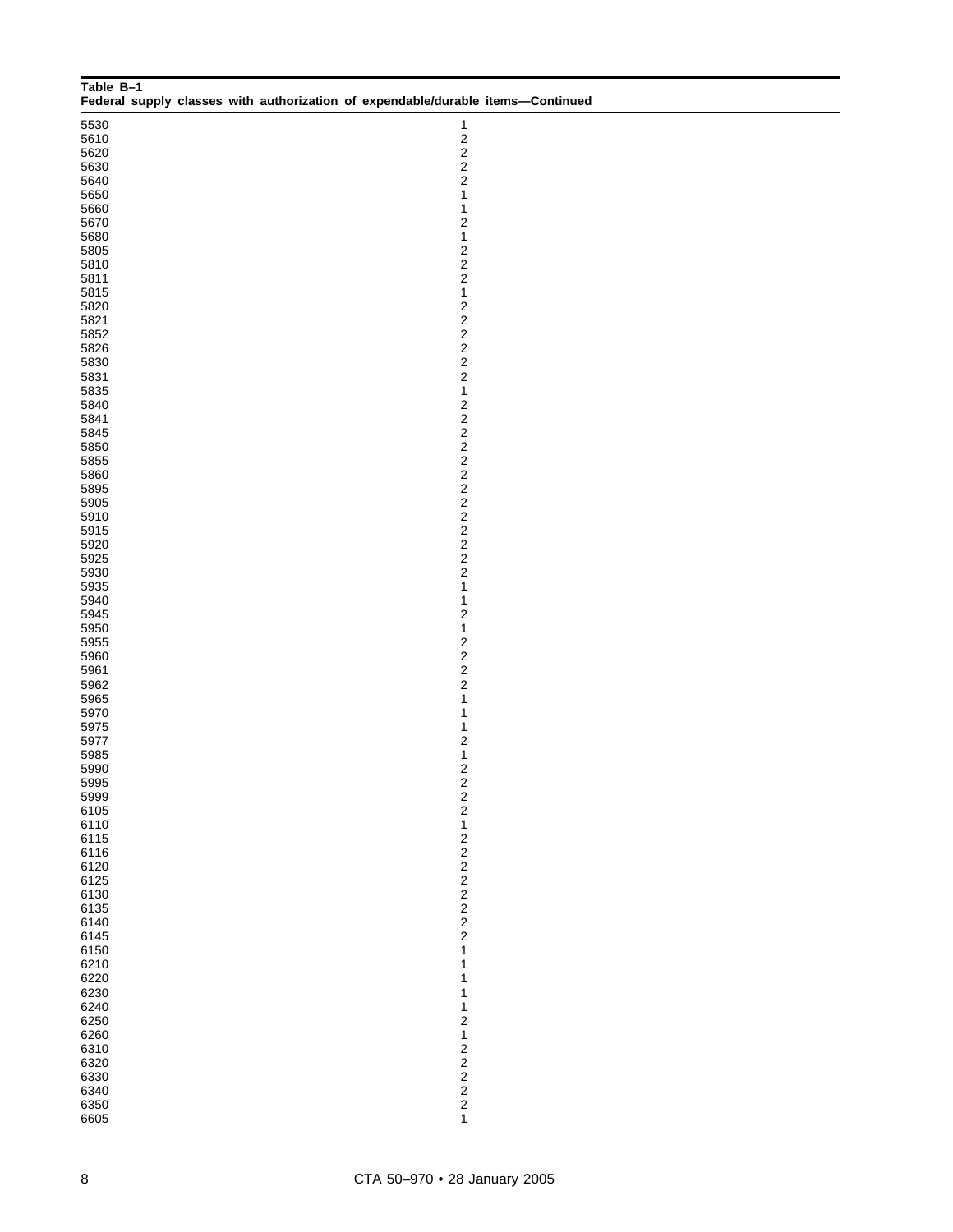| Table B-1<br>Federal supply classes with authorization of expendable/durable items-Continued |                                            |
|----------------------------------------------------------------------------------------------|--------------------------------------------|
| 6610                                                                                         | $\mathbf{1}$                               |
| 6615                                                                                         | $\frac{2}{2}$                              |
| 6620                                                                                         | $\mathbf{1}$                               |
| 6625<br>6630                                                                                 | $\mathbf{1}$                               |
| 6635                                                                                         | $\mathbf{1}$                               |
| 6636                                                                                         | $\overline{\mathbf{c}}$                    |
| 6640                                                                                         | $\mathbf{1}$                               |
| 6645                                                                                         | $\mathbf{1}$                               |
| 6650<br>6655                                                                                 | $\mathbf{1}$<br>$\overline{\mathbf{c}}$    |
| 6660                                                                                         | $\mathbf{1}$                               |
| 6665                                                                                         | $\mathbf{1}$                               |
| 6670                                                                                         | 1                                          |
| 6675<br>6680                                                                                 | 1<br>$\mathbf 1$                           |
| 6685                                                                                         | $\mathbf 1$                                |
| 6695                                                                                         | $\mathbf{1}$                               |
| 6710                                                                                         | $\begin{array}{c} 2 \\ 2 \\ 2 \end{array}$ |
| 6720                                                                                         |                                            |
| 6730<br>6740                                                                                 | $\mathbf{1}$                               |
| 6750                                                                                         | $\mathbf{1}$                               |
| 6760                                                                                         | $\mathbf 1$                                |
| 6770                                                                                         | $\mathbf{1}$                               |
| 6780<br>6810                                                                                 | $\overline{\mathbf{c}}$<br>$\mathbf{1}$    |
| 6820                                                                                         | $\mathbf{1}$                               |
| 6830                                                                                         | $\overline{\mathbf{c}}$                    |
| 6840                                                                                         | 4                                          |
| 6850                                                                                         | $\mathbf{1}$                               |
| 6910<br>6920                                                                                 | $\mathbf{1}$<br>$\mathbf{1}$               |
| 6930                                                                                         |                                            |
| 6940                                                                                         | $\frac{2}{2}$                              |
| 7105                                                                                         | $\mathbf{1}$                               |
| 7110<br>7125                                                                                 | $\mathbf{1}$<br>1                          |
| 7195                                                                                         | 1                                          |
| 7210                                                                                         | 1                                          |
| 7220                                                                                         | $\mathbf 1$                                |
| 7230<br>7240                                                                                 | 1                                          |
| 7290                                                                                         | 1<br>1                                     |
| 7310                                                                                         | $\mathbf 1$                                |
| 7320                                                                                         | 1                                          |
| 7330                                                                                         | 1                                          |
| 7340<br>7350                                                                                 | 1<br>$\mathbf{1}$                          |
| 7360                                                                                         | 1                                          |
| 7410                                                                                         | $\begin{array}{c} 2 \\ 2 \\ 2 \end{array}$ |
| 7420                                                                                         |                                            |
| 7430<br>7440                                                                                 | $\mathbf 1$                                |
| 7450                                                                                         | $\sqrt{2}$                                 |
| 7460                                                                                         | $\mathbf 1$                                |
| 7490                                                                                         | 1                                          |
| 7510<br>7520                                                                                 | 1<br>1                                     |
| 7530                                                                                         | 1                                          |
| 7540                                                                                         | $\overline{\mathbf{c}}$                    |
| 7610                                                                                         | $\mathbf{1}$                               |
| 7630                                                                                         | $2222$<br>$222$                            |
| 7640<br>7650                                                                                 |                                            |
| 7660                                                                                         |                                            |
| 7670                                                                                         |                                            |
| 7690                                                                                         | 1                                          |
| 7710<br>7720                                                                                 | 1<br>1                                     |
| 7730                                                                                         |                                            |
| 7740                                                                                         | $\frac{2}{2}$                              |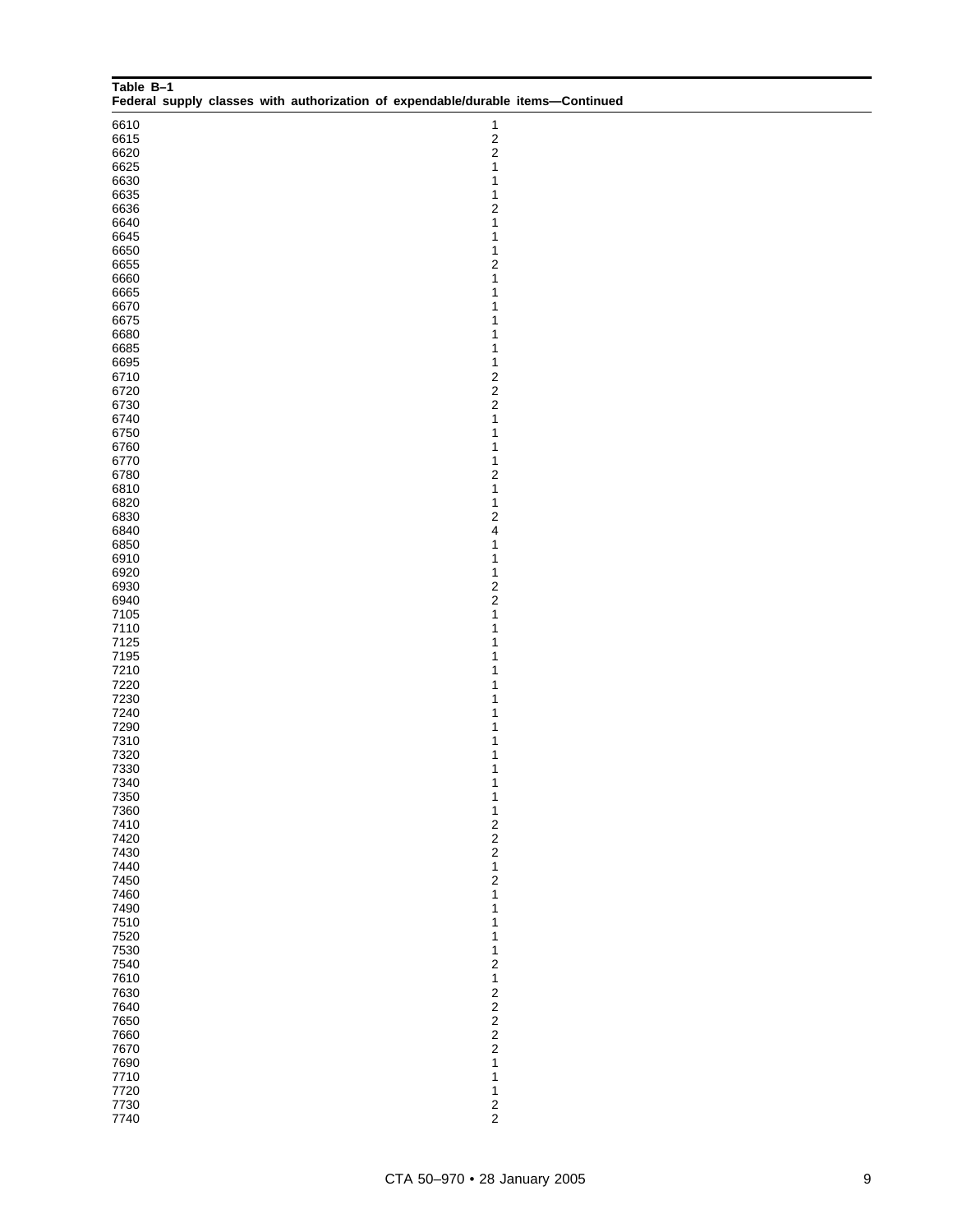| Table B-1    |  |  | Federal supply classes with authorization of expendable/durable items-Continued |  |
|--------------|--|--|---------------------------------------------------------------------------------|--|
|              |  |  |                                                                                 |  |
| 7810<br>7820 |  |  | 1<br>1                                                                          |  |
| 7830         |  |  | 1                                                                               |  |
| 7910         |  |  | 1                                                                               |  |
| 7920         |  |  | 1                                                                               |  |
| 7930         |  |  | 1                                                                               |  |
| 8010         |  |  | $\overline{\mathbf{c}}$                                                         |  |
| 8020         |  |  | 1                                                                               |  |
| 8030<br>8040 |  |  | 1<br>1                                                                          |  |
| 8105         |  |  | 1                                                                               |  |
| 8110         |  |  | 1                                                                               |  |
| 8115         |  |  | 1                                                                               |  |
| 8120         |  |  | 1                                                                               |  |
| 8125         |  |  | 1                                                                               |  |
| 8130         |  |  | 1                                                                               |  |
| 8135<br>8140 |  |  | 1<br>$\overline{\mathbf{c}}$                                                    |  |
| 8305         |  |  | 1                                                                               |  |
| 8310         |  |  | 1                                                                               |  |
| 8315         |  |  | 1                                                                               |  |
| 8320         |  |  | 1                                                                               |  |
| 8325         |  |  | $\overline{\mathbf{c}}$                                                         |  |
| 8330         |  |  | $\mathbf 1$                                                                     |  |
| 8335         |  |  | 1                                                                               |  |
| 8340<br>8345 |  |  | 1<br>3                                                                          |  |
| 8405         |  |  | $\mathbf{1}$                                                                    |  |
| 8410         |  |  | $\overline{c}$                                                                  |  |
| 8415         |  |  | $\mathbf{1}$                                                                    |  |
| 8420         |  |  | $\overline{\mathbf{c}}$                                                         |  |
| 8425         |  |  | $\overline{c}$                                                                  |  |
| 8430         |  |  | $\mathbf{1}$                                                                    |  |
| 8435<br>8440 |  |  | $\overline{\mathbf{c}}$<br>$\overline{c}$                                       |  |
| 8445         |  |  | $\mathbf{1}$                                                                    |  |
| 8450         |  |  | $\overline{\mathbf{c}}$                                                         |  |
| 8455         |  |  | 1                                                                               |  |
| 8460         |  |  | 1                                                                               |  |
| 8465         |  |  | 1                                                                               |  |
| 8470         |  |  | 1                                                                               |  |
| 8475         |  |  | $\overline{\mathbf{c}}$<br>1                                                    |  |
| 8510<br>8520 |  |  | 1                                                                               |  |
| 8530         |  |  | 1                                                                               |  |
| 8540         |  |  | 1                                                                               |  |
| 8710         |  |  | $\overline{c}$                                                                  |  |
| 8720         |  |  | $\overline{\mathbf{c}}$                                                         |  |
| 8730         |  |  | 2222222222222                                                                   |  |
| 8810<br>8820 |  |  |                                                                                 |  |
| 8905         |  |  |                                                                                 |  |
| 8910         |  |  |                                                                                 |  |
| 8915         |  |  |                                                                                 |  |
| 8920         |  |  |                                                                                 |  |
| 8925         |  |  |                                                                                 |  |
| 8930         |  |  |                                                                                 |  |
| 8935         |  |  |                                                                                 |  |
| 8940<br>8945 |  |  |                                                                                 |  |
| 8950         |  |  |                                                                                 |  |
| 8955         |  |  |                                                                                 |  |
| 8960         |  |  |                                                                                 |  |
| 8965         |  |  | $\overline{c}$                                                                  |  |
| 8970         |  |  | $\mathbf 1$                                                                     |  |
| 8975         |  |  | $\overline{\mathbf{c}}$                                                         |  |
| 9110<br>9130 |  |  |                                                                                 |  |
| 9135         |  |  |                                                                                 |  |
| 9140         |  |  |                                                                                 |  |
| 9150         |  |  | 22222                                                                           |  |
| 9160         |  |  |                                                                                 |  |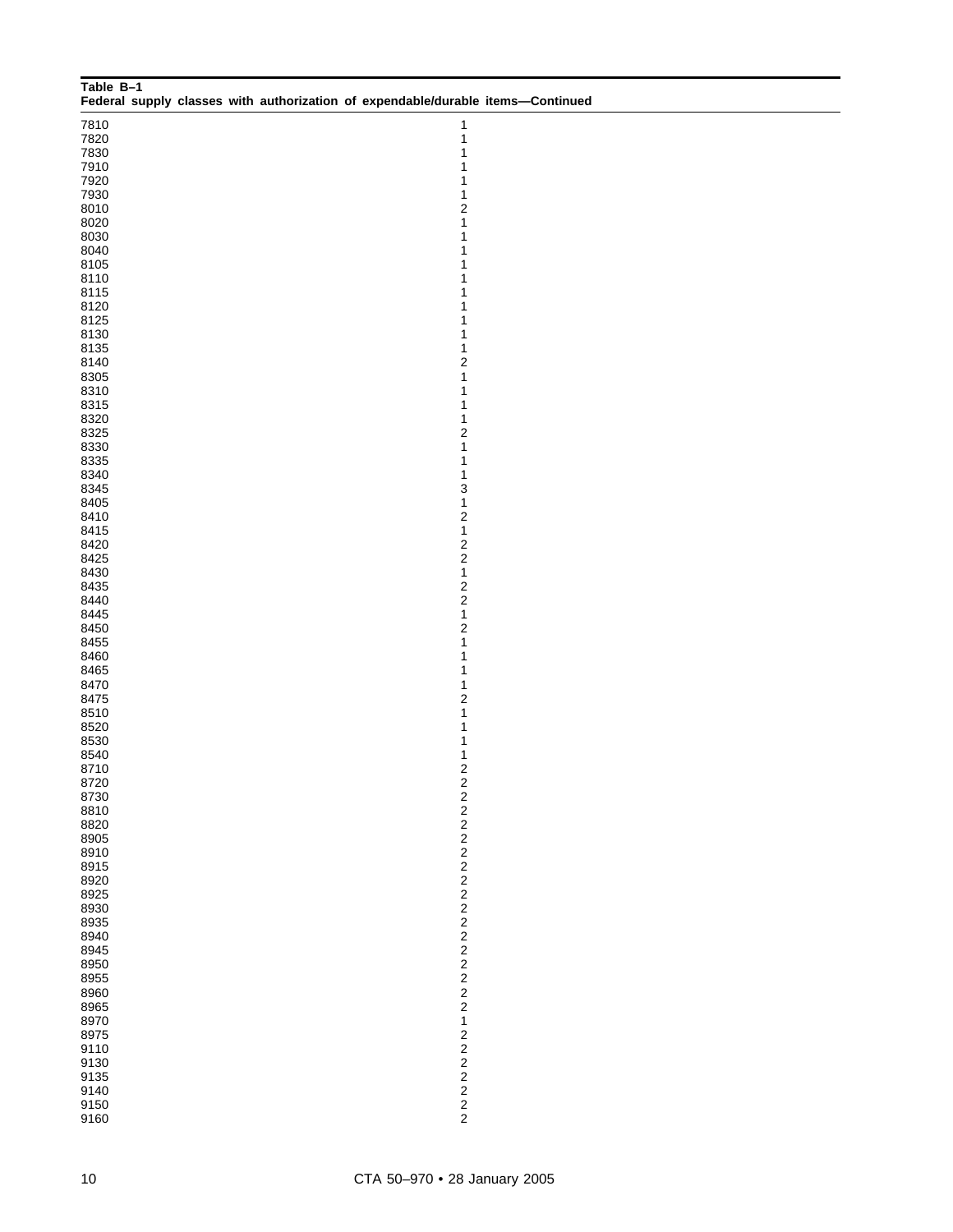| Table B-1 | Federal supply classes with authorization of expendable/durable items-Continued |  |
|-----------|---------------------------------------------------------------------------------|--|
| 9310      | 1                                                                               |  |
| 9320      | 1                                                                               |  |
| 9330      |                                                                                 |  |
| 9340      |                                                                                 |  |
| 9350      |                                                                                 |  |
| 9390      |                                                                                 |  |
| 9410      | 2                                                                               |  |
| 9420      | $\overline{\mathbf{c}}$                                                         |  |
| 9430      | $\overline{\mathbf{c}}$                                                         |  |
| 9440      |                                                                                 |  |
| 9450      | $\frac{2}{2}$                                                                   |  |
| 9505      | $\overline{\mathbf{c}}$                                                         |  |
| 9510      | 1                                                                               |  |
| 9515      | $\overline{\mathbf{c}}$                                                         |  |
| 9520      | 1                                                                               |  |
| 9525      | $\overline{\mathbf{c}}$                                                         |  |
| 9530      | 2                                                                               |  |
| 9535      | 1                                                                               |  |
| 9540      | 2                                                                               |  |
| 9545      | $\overline{\mathbf{c}}$                                                         |  |
| 9610      | $\overline{\mathbf{c}}$                                                         |  |
| 9620      | $\boldsymbol{2}$                                                                |  |
| 9630      | $\overline{\mathbf{c}}$                                                         |  |
| 9640      | $\overline{c}$                                                                  |  |
| 9650      | $\overline{\mathbf{c}}$                                                         |  |
| 9660      | $\boldsymbol{2}$                                                                |  |
| 9670      | $\boldsymbol{2}$                                                                |  |
| 9680      | $\boldsymbol{2}$                                                                |  |
| 9905      | $\mathbf{1}$                                                                    |  |
| 9910      | $\overline{\mathbf{c}}$                                                         |  |
| 9915      | $\overline{\mathbf{c}}$                                                         |  |
| 9920      | 1                                                                               |  |
| 9925      |                                                                                 |  |
| 9930      |                                                                                 |  |
| 9999      | 2                                                                               |  |

Notes:

<sup>1</sup> Some items in this FSC are listed in the WebCTA database on WebTAADS (https://webtaads.belvoir.army.mil/usafmsa/). Expendable/durable items in this FSC, which are not shown in the WebCTA database on WebTAADS, except sterling silver, silver-plated, and luxury type items are authorized as required. <sup>2</sup> No items in this FSC are listed in the WebCTA database on WebTAADS. Therefore, all expendable/durable items in this FSC, except sterling silver, silverplated, and luxury type items are authorized as required.

<sup>3</sup> Heraldic items in this FSC are authorized in accordance with AR 840–10. Nonheraldic expendable/durable items in this FSC are authorized as shown in the WebCTA database on WebTAADS or, if not listed, as required.

<sup>4</sup> All insecticides, herbicides, rodenticides, and fungicides, including those listed in the WebCTA database on WebTAADS, are authorized to facilities engineering activities when their use is approved, in accordance with AR 200–5, except lindane insecticides which are authorized only in accordance with the WebCTA database on WebTAADS of this CTA.

#### **B–2. Special Instructions**

Items listed in this table will not be included in the TOE/MTOE/TDA/JTA or other CTA.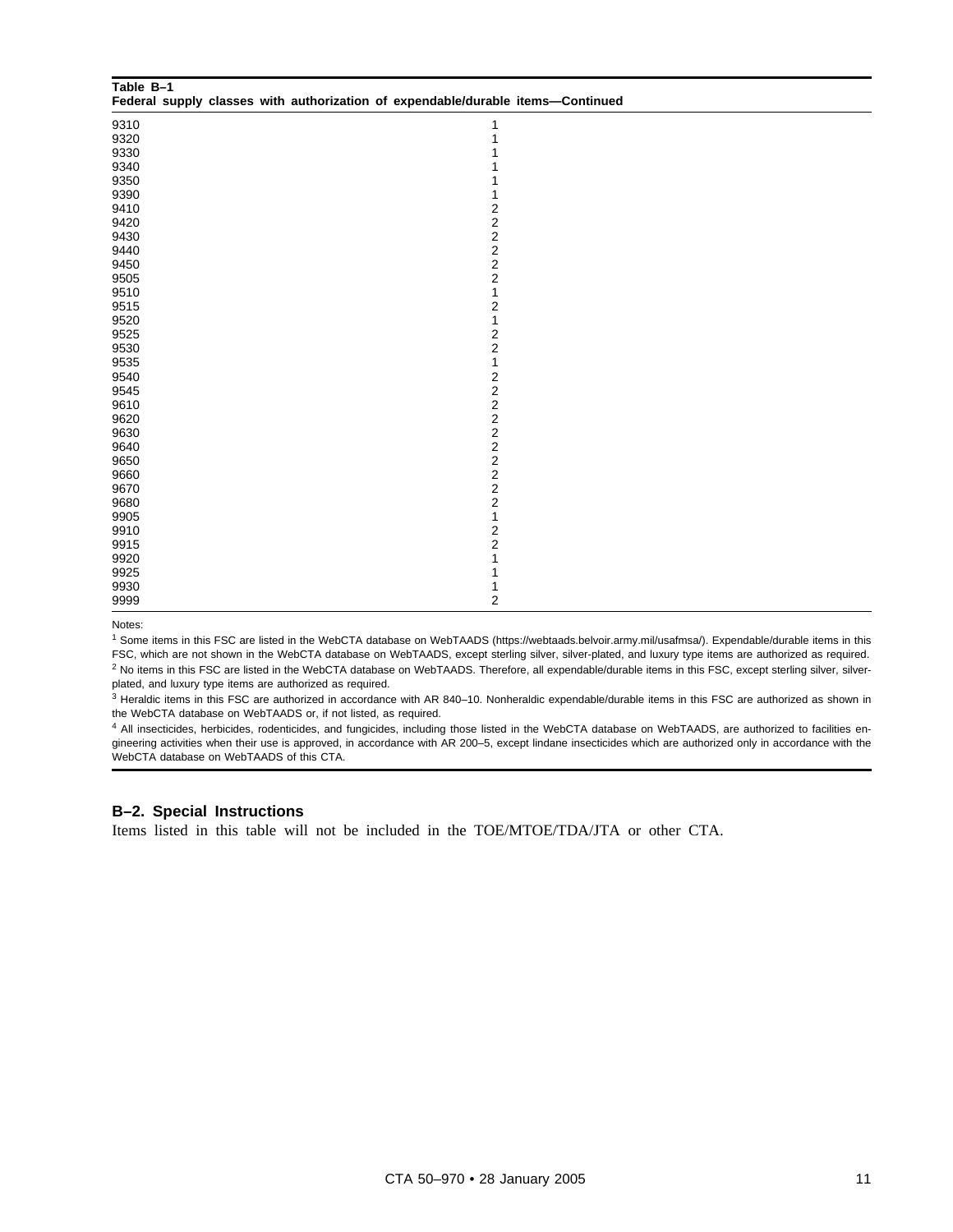# **Glossary**

**Section I Abbreviations**

**AMDF** Army Master Data File

**ARNG** Army National Guard

**BOI** basis of issue

**CTA** common table of allowance

**FSC** federal supply classification

**JTA** joint table of allowances

**MTOE** modified table of organization and equipment

**NSN** national stock number

**SLAMIS** SSN–LIN Automated Management and Integrating System

**TDA** table of distribution and allowances

**TOE** table of organization and equipment

**USAR** United States Army Reserve

**Section II**

**Terms**

# **Expendable Items**

Items with a unit price of \$100 or less, which are not consumed in use, and are not otherwise coded "N" or "D" in the Army Master Data File (AMDF). Office furniture items assigned federal supply classification (FSC) 7110, 7125, and 7195 with a unit cost of less than \$300 are also expendable items.

# **Durable Items**

Items that are not consumed in use and retain their original identity but are not categorized as nonexpendable or expendable. These are coded "D" in the AMDF and include nonconsumable components of sets, kits, and outfits and assemblages; all hand tools with a unit price greater than \$5 (FSC 5110, 5120, 5130, 5133, 5136, 5140, 5180, 5210, 5220, and 5280); and other nonconsumable items with a unit price in excess of \$50 not otherwise coded nonexpendable. Commercial and fabricated items similar to items coded "D" in the AMDF are considered durable. A "D", annotated to the right of the NSN, identifies durable items in this table.

# **Section III**

# **Special Abbreviations and Terms**

This section contains no entries.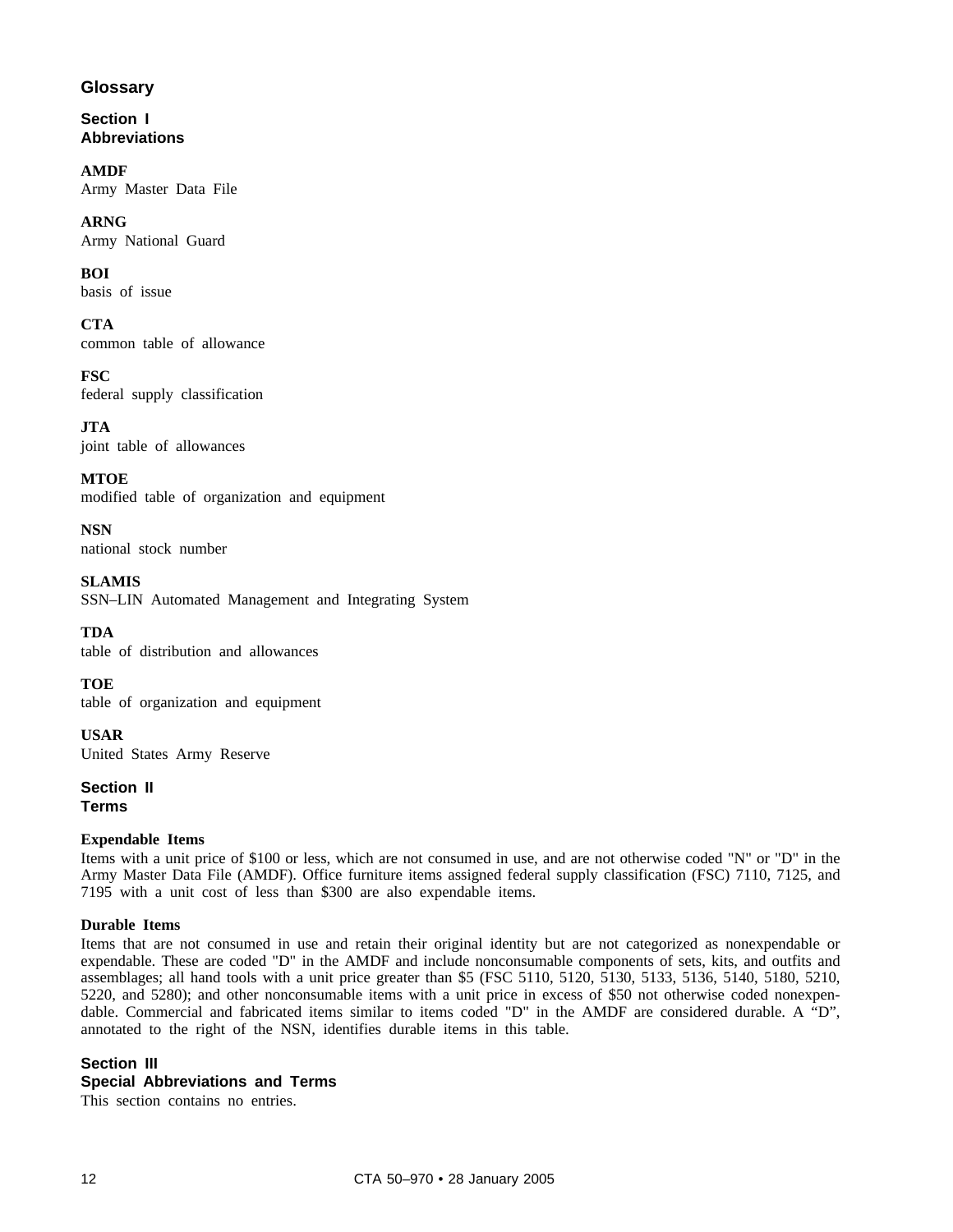**UNCLASSIFIED PIN 024800–000**